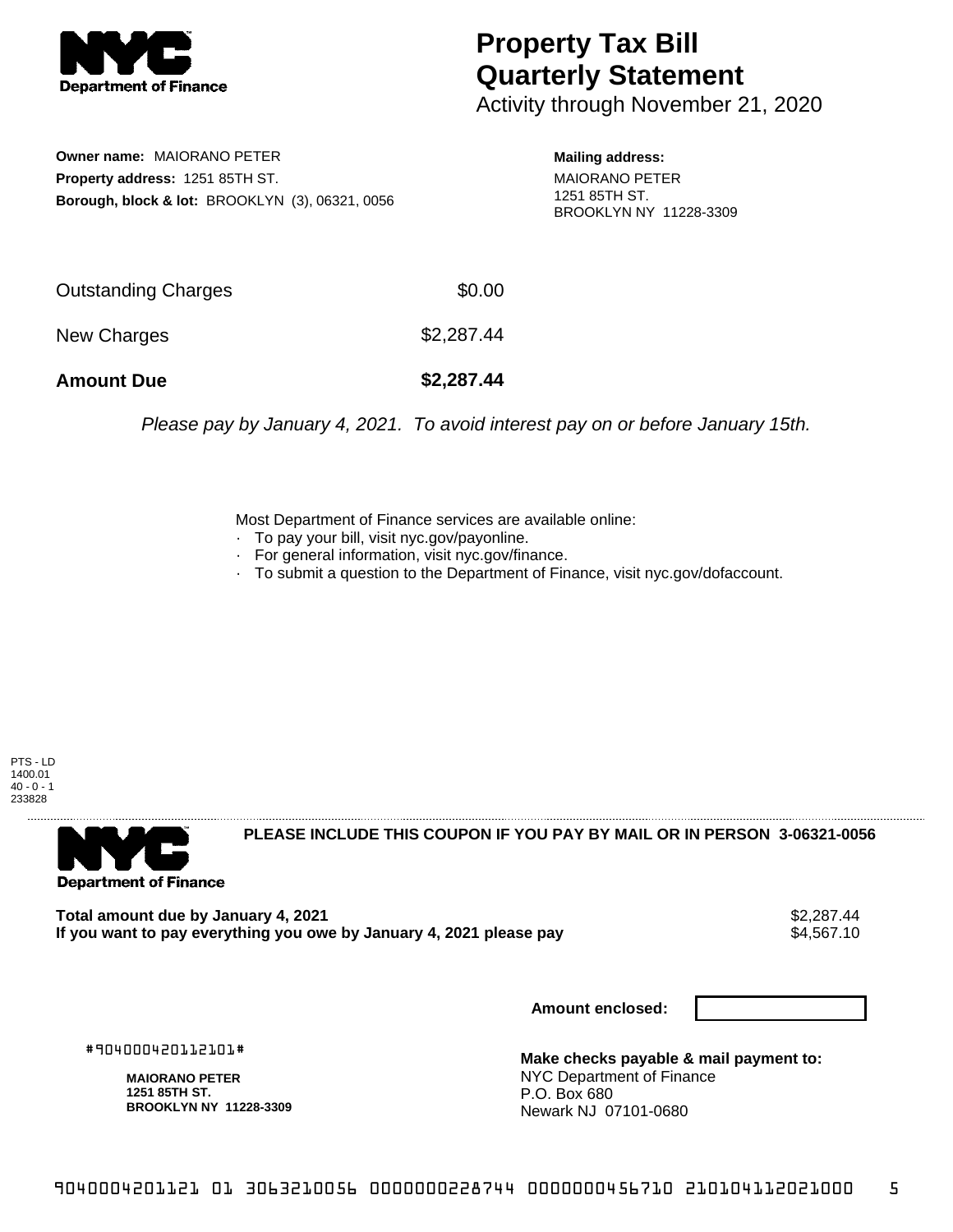

| <b>Billing Summary</b>                                                                                         | <b>Activity Date Due Date</b> | Amount       |
|----------------------------------------------------------------------------------------------------------------|-------------------------------|--------------|
| Outstanding charges including interest and payments                                                            |                               | \$0.00       |
| Finance-Property Tax                                                                                           | 01/01/2021                    | \$2,314.96   |
| <b>Adopted Tax Rate</b>                                                                                        |                               | $$-27.52$    |
| <b>Total amount due</b>                                                                                        |                               | \$2,287.44   |
| <b>Tax Year Charges Remaining</b>                                                                              | <b>Activity Date Due Date</b> | Amount       |
| Finance-Property Tax                                                                                           | 04/01/2021                    | \$2,314.96   |
| <b>Adopted Tax Rate</b>                                                                                        |                               | $$-27.52$    |
| Total tax year charges remaining                                                                               |                               | \$2,287.44   |
| If you want to pay everything you owe by January 4, 2021 please pay                                            |                               | \$4,567.10   |
| If you pay everything you owe by January 4, 2021, you would save:                                              |                               | \$7.78       |
| How We Calculated Your Property Tax For July 1, 2020 Through June 30, 2021                                     |                               |              |
|                                                                                                                | Overall                       |              |
| Tax class 1 - Small Home, Less Than 4 Families                                                                 | <b>Tax Rate</b>               |              |
| Original tax rate billed                                                                                       | 21.1670%                      |              |
| New Tax rate                                                                                                   | 21.0450%                      |              |
| <b>Estimated Market Value \$1,124,000</b>                                                                      |                               |              |
|                                                                                                                |                               | <b>Taxes</b> |
| <b>Billable Assessed Value</b>                                                                                 | \$45,145                      |              |
| <b>Taxable Value</b>                                                                                           | \$45,145 x 21.0450%           |              |
| <b>Tax Before Abatements and STAR</b>                                                                          | \$9,500.80                    | \$9,500.80   |
| Basic Star - School Tax Relief                                                                                 | $$-1,410.00$                  | $$-296.00**$ |
| Annual property tax                                                                                            |                               | \$9,204.80   |
| Original property tax billed in June 2020                                                                      |                               | \$9,259.84   |
| <b>Change In Property Tax Bill Based On New Tax Rate</b>                                                       |                               | $$ -55.04$   |
| ** This is your NYS STAR tax savings. For more information, please visit us at nyc.gov/finance or contact 311. |                               |              |

Please call 311 to speak to a representative to make a property tax payment by telephone.

## **Home banking payment instructions:**

- 1. **Log** into your bank or online bill pay website.
- 2. **Add** the new payee: NYC DOF Property Tax. Enter your account number, which is your boro, block and lot, as it appears here: 3-06321-0056 . You may also need to enter the address for the Department of Finance. The address is P.O. Box 680, Newark NJ 07101-0680.
- 3. **Schedule** your online payment using your checking or savings account.

## **Did Your Mailing Address Change?**

If so, please visit us at **nyc.gov/changemailingaddress** or call **311.**

When you provide a check as payment, you authorize us either to use information from your check to make a one-time electronic fund transfer from your account or to process the payment as a check transaction.